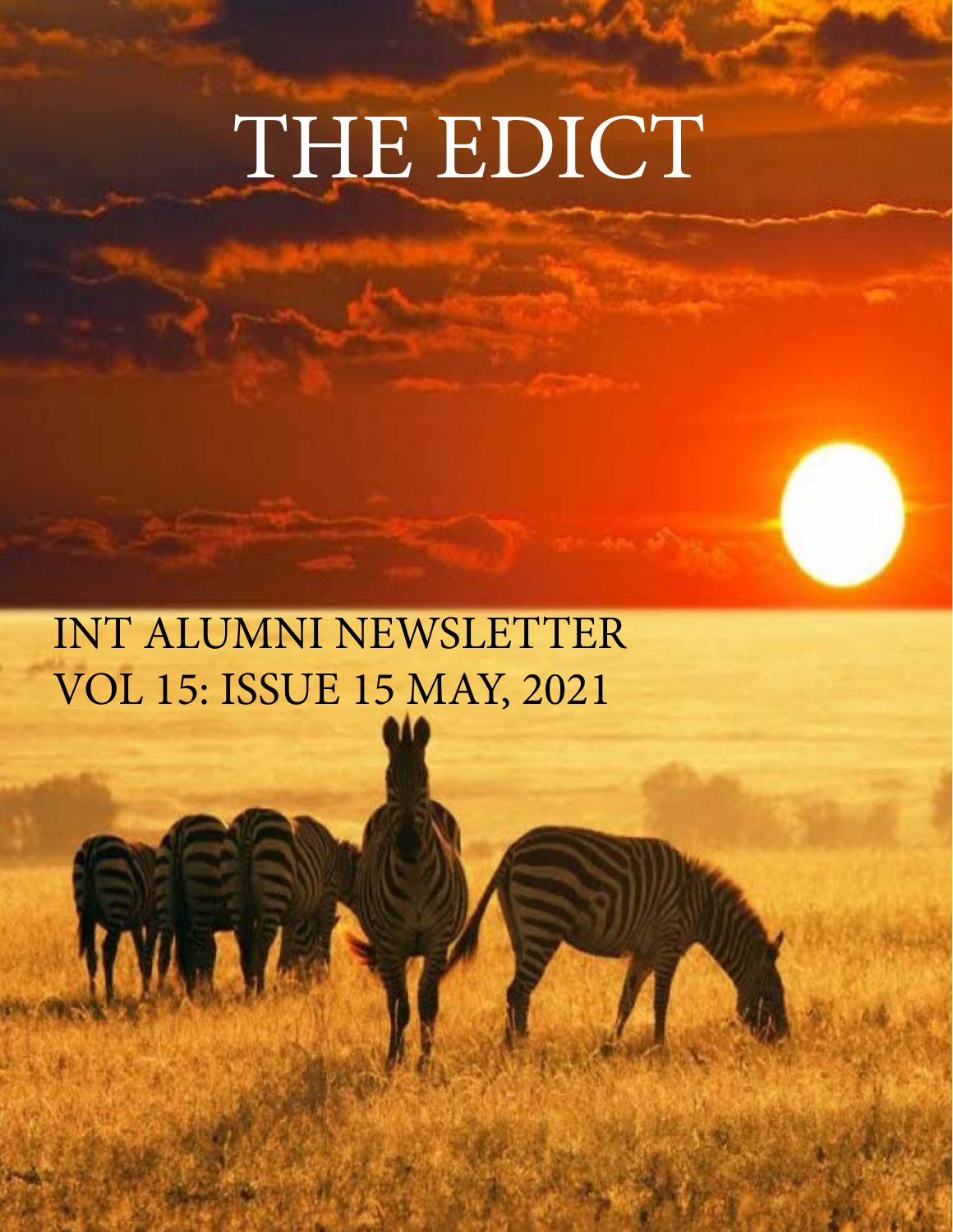## **EDITORIAL**

Welcome to the fifteenth edition of The Institute for National Transformation's online newsletter. In this issue you will find an article from Oakseed Solomon Otema, a civil/ structural engineer and from Oakseed Lorna Magara, the Chairperson Makerere University council.

We would love to hear from you. Kindly send your contributions to the June, 2021 newsletter. Articles will be assessed on rolling basis, and should be 500- 1500 words in length, including spaces. The deadline for submission of articles for the June, 2021 newsletter is Tuesday, 1st June, 2021. Your feedback and suggestions are highly appreciated. Please send all your submissions to intuganda@gmail. com. Title of Email: Newsletter Article Submission. Raymond D. Muwanguzi INT/ Communications

Coordinator



RESPONSIBILITY IS THE MOST IMPORTANT INT VALUE

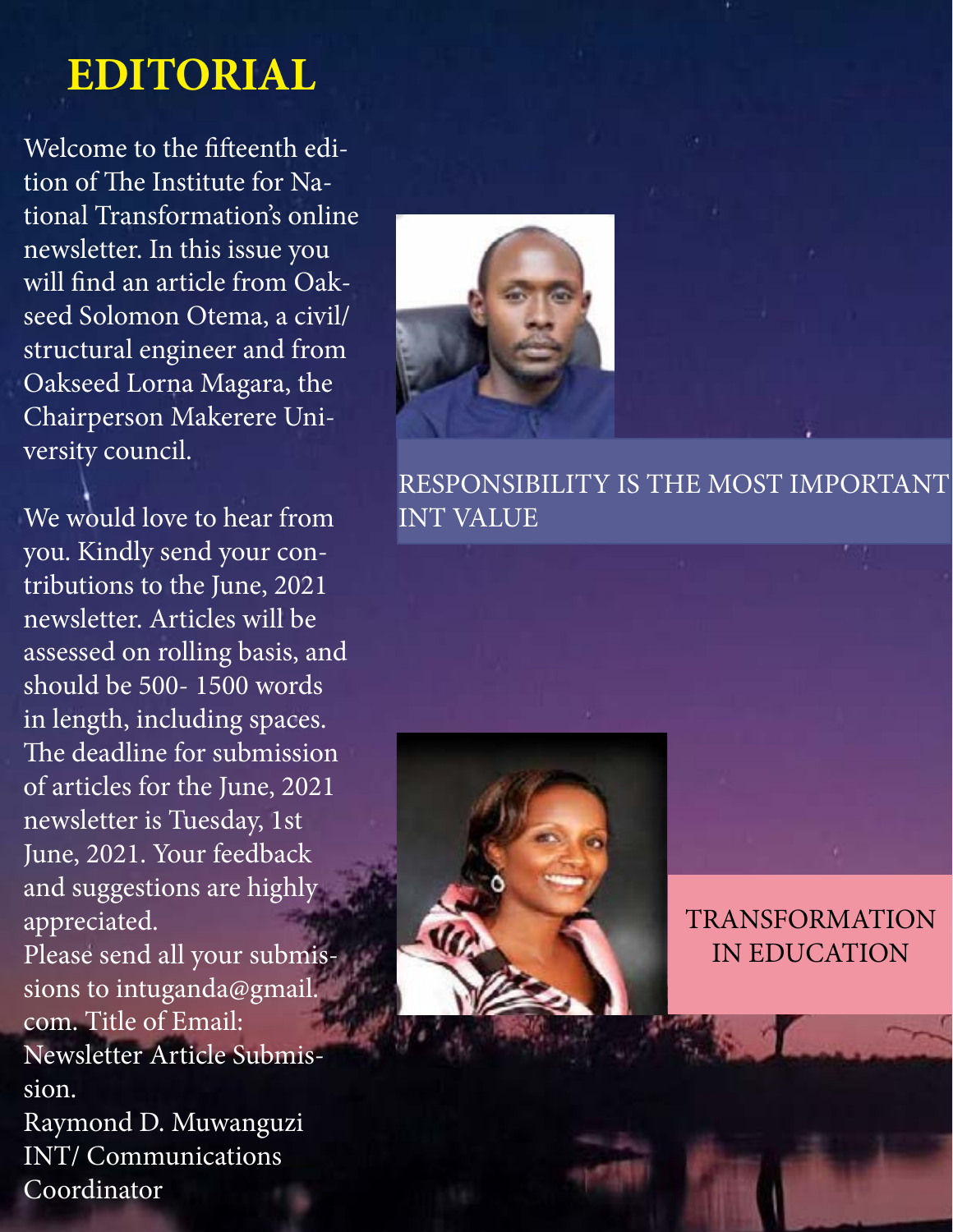

### SOLOMON OTEMA CIVIL/STRUCTURAL ENGINEER AMERICAN TOWER- UNIVERSITY OF SUFFOLK

Why does one person get selected for a promotion while others with equal skills, education and experience get passed over? Jack Zenger (CEO of Zenger/Folkman), submits that a person's demonstrated willingness to behave responsibly is one of the major reasons, among others.

I came to understand the importance of this principle early in life through my

mother.

My mother, a single parent, works as a tailor/businesswoman in downtown Kampala in a place famously known as 'Kiyembe Lane'. One evening during school holidays, she came home and narrated to me and my sisters how she had literally walked to and from her place of work just so that we could be able to buy food the following day. I was incredu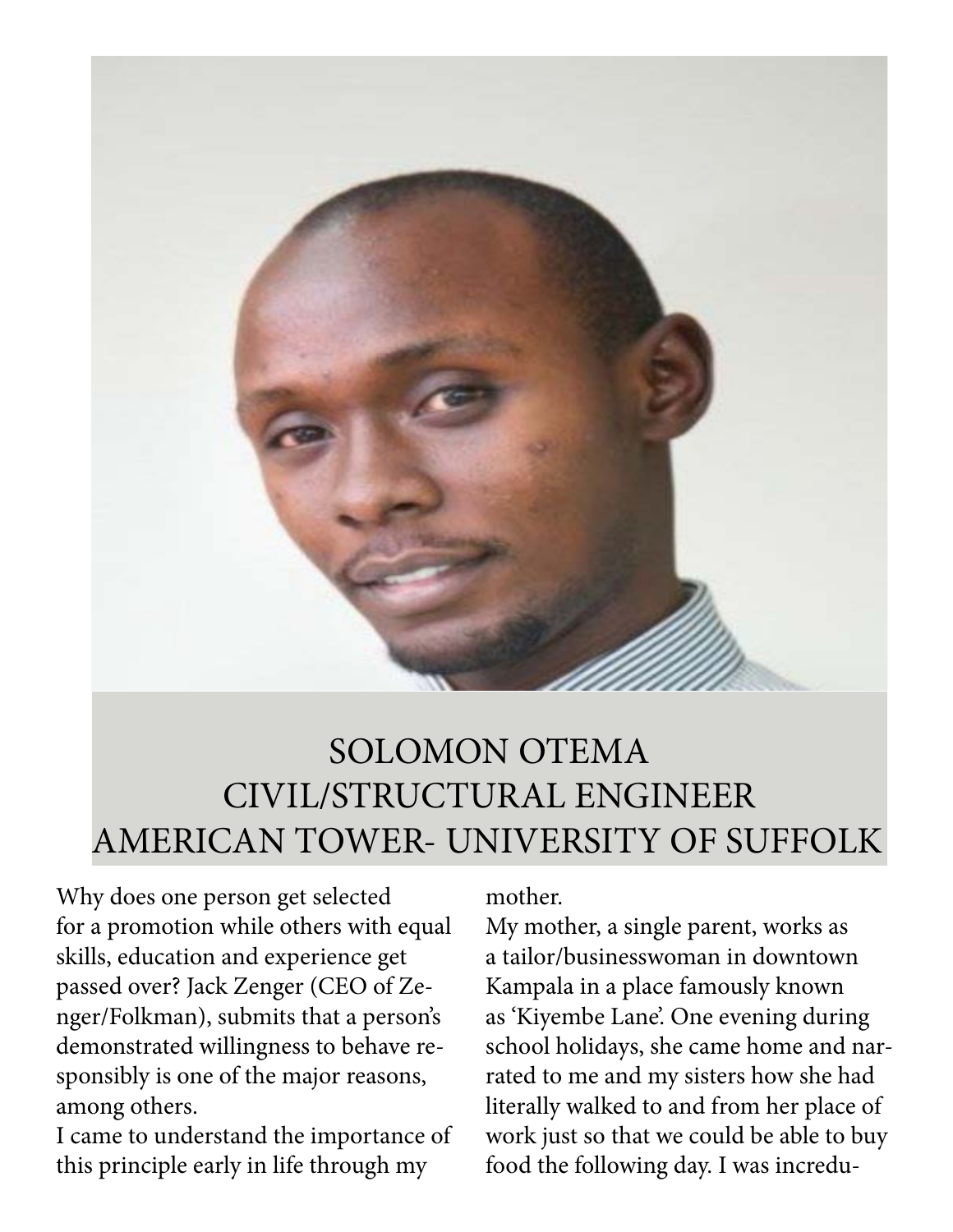lous. Why would she do this? She answered, "The four of you are my responsibility; if tomorrow you are found on the streets begging, then I have failed you as your parent."

Responsibility has two dimensions to it namely: responsible behavior and responsible attitude.

Responsible behavior is governed by the mindset that says, "I am the person who must make this happen," whether it stems from your belief or because your job requires this of you, or there is some social force binding you to an obligation.

Responsible behavior includes doing things for which there is no immediate reward, but that are in the organization's best interests. For example, parents continue to pay school fees and invest time and energy in nurturing their children. They take this role very seriously, despite the fact that they may never receive any tangible reward for this work. On the other hand, responsible attitude is related to the attitude of a leader in using resources that are at their disposal. A responsible leader uses resources with even greater care than if they were their own. More often than not, managers in organizations lament their lack of authority. But, do they also lament their failure to demonstrate responsibility?

The late Peter Ferdinand Drucker, an Austrian-born American management consultant, educator, and author, whose writings contributed to the philosophical and practical foundations of the modern business corporation wrote, "Management has no power.

Management has only responsibility." I believe that his submission settles the paradox between responsibility and authority by pointing out to us that a leader must display and require responsible behavior from themselves and their subordinates.

This will enable them to have maximum influence.

Therefore, to increase our own responsibility, the first step is to focus on the fact that we are no longer primarily responsible for our own outcomes and results, but for the outcomes of our teams. It is not about what we do, but what our team or organization accomplishes. Next, we need to accept the responsibility-authority paradox.

The combination of responsible behavior and responsible attitude will give us powerful influence and accelerate our growth as leaders.

This is a huge leap for many and to their detriment, they never achieve it.

The vision of the Institute for National Transformation (INT) is "Value-based, 'noexcuse' leaders transforming their organizations, communities, and nations to the highest levels of performance and achievement. In executing this vision, INT prides itself in the values of Responsibility, Integrity, Compassion and Excellence (R.I.C.E). It is no coinci-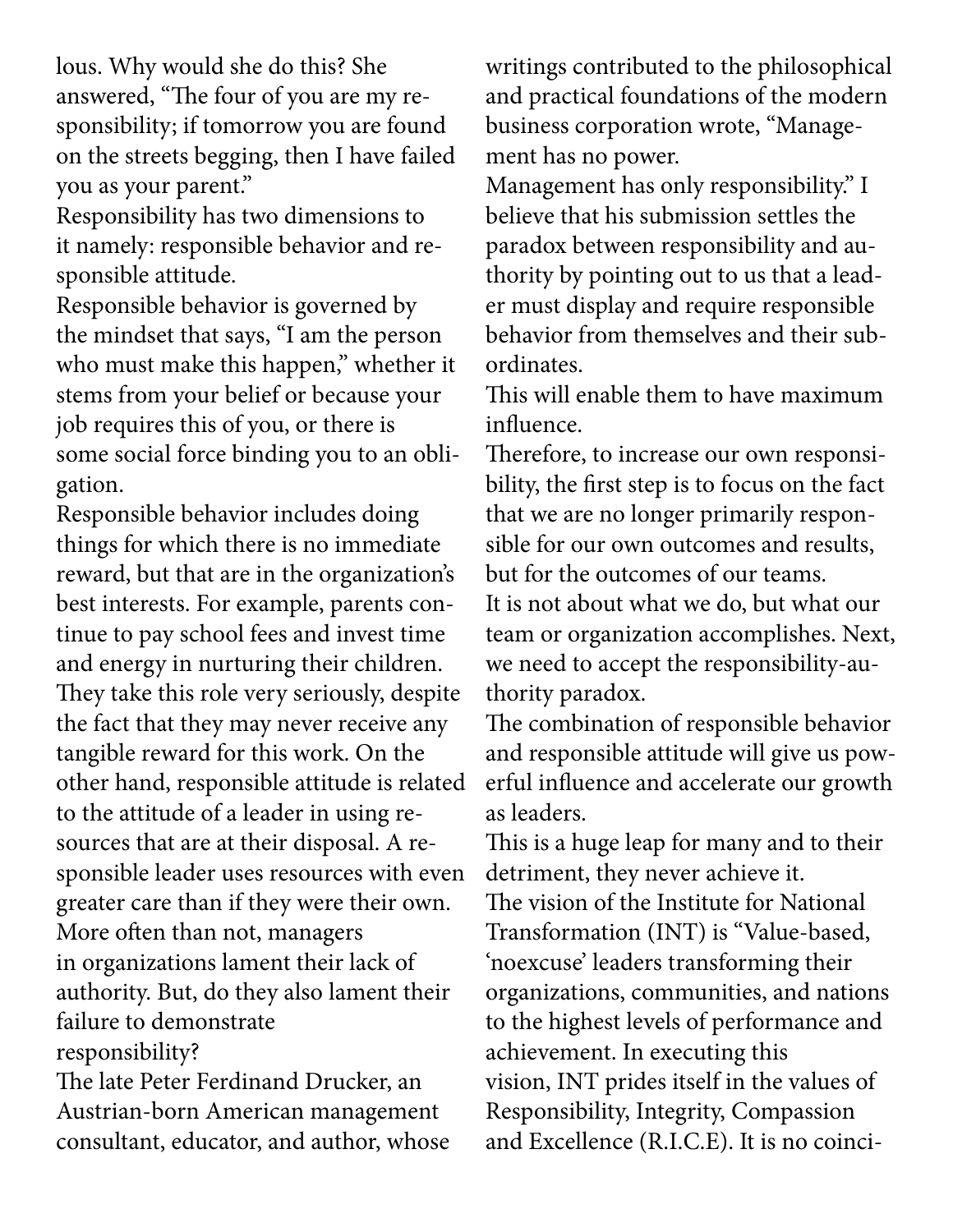dence that INT has 'Responsibility' as its first value. The vision itself reflects responsibility through the words 'Value-based' and 'no-excuse'.

The OakSeed Executive Leadership Course (OSELC) which is the flagship program of the INT is also not only intentionally designed to target the seven spheres of society (Politics and Governance, Education, Business and Economy, Communication and News Media, Family, Religion and Celebration) but also to inculcate the R.I.C.E values in the participants.

The OSELC content is grouped into six modules with six lecture topics under each of the first five modules. As a participant of the OSELC 23rd Cohort, I was able to relate to the value of responsibility in all the modules. Module 1 (Making a case for a paradigm shift), however, was of particular significance because after the module, I was able to appreciate why the Institute for National Transformation was formed, the leadership crisis in Africa and why leadership is very crucial moving forward to be able to realize the dreams of our founding fathers and change the way the world views Africa in a global phenomenon fashion. Additionally, the final module which is referred to as the History Makers Training (HMT) is a three and a-half accelerated crash course which enables the participants revolutionize their approaches to life, utilize a range of strategies to help achieve seemingly

impossible but desired long-term goals, acquire and master essential time management skills as well as maximize self-efficiency and increase self-discipline. The INT value of 'Responsibility' is again very evident in the objectives of the training.

It is therefore clear that taking responsibility is one of the highest, if not the highest mark of great leaders. In the same breath, I am taking responsibility in the sphere of education through my individual project which is about making a case for the relevance of mentorship in Ugandan schools. Students and institutions of learning have gotten caught in current trend of cut throat competition as they strive to produce better academic grades year in, year out.

Teachers focus on covering large volumes of syllabi material and preparing students/pupils for final exams while neglecting the importance of activities such as mentorship in preparation of students for the next stage in life. This has created a disconnect between the current education system and the work place with high rates of youth unemployment as the result.

Education lies at the heart of transforming societies and even entire nations and this is evident from how African nations got independence from colonial powers and how they have since managed to grow and sustain growth achieved to date – at least for some countries. Using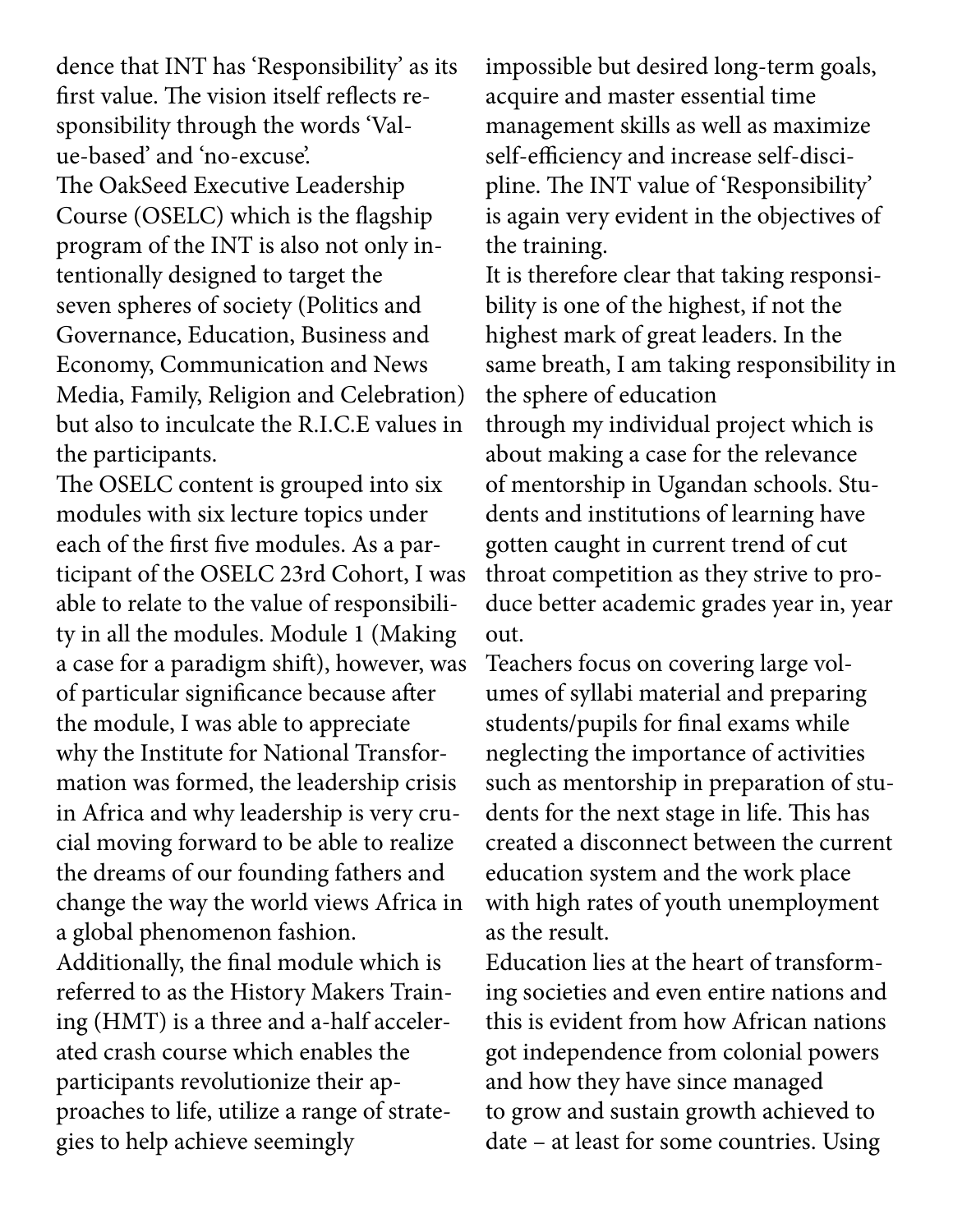mentorship as a form of targeted education, the project intends to bridge the gap between school and life by providing professional and personal enrichment and also training the students to harness the skills gained through learning in survival after school.

The value of responsibility will be esteemed through creation of a mentorship framework that incorporates local content and is closely linked to the current situation in Uganda as well as piloting the framework.

Because of how important the education sphere is, collective responsibility through collaboration is important in this endeavor to enable the necessary changes have a trickledown effect to all corners of Uganda.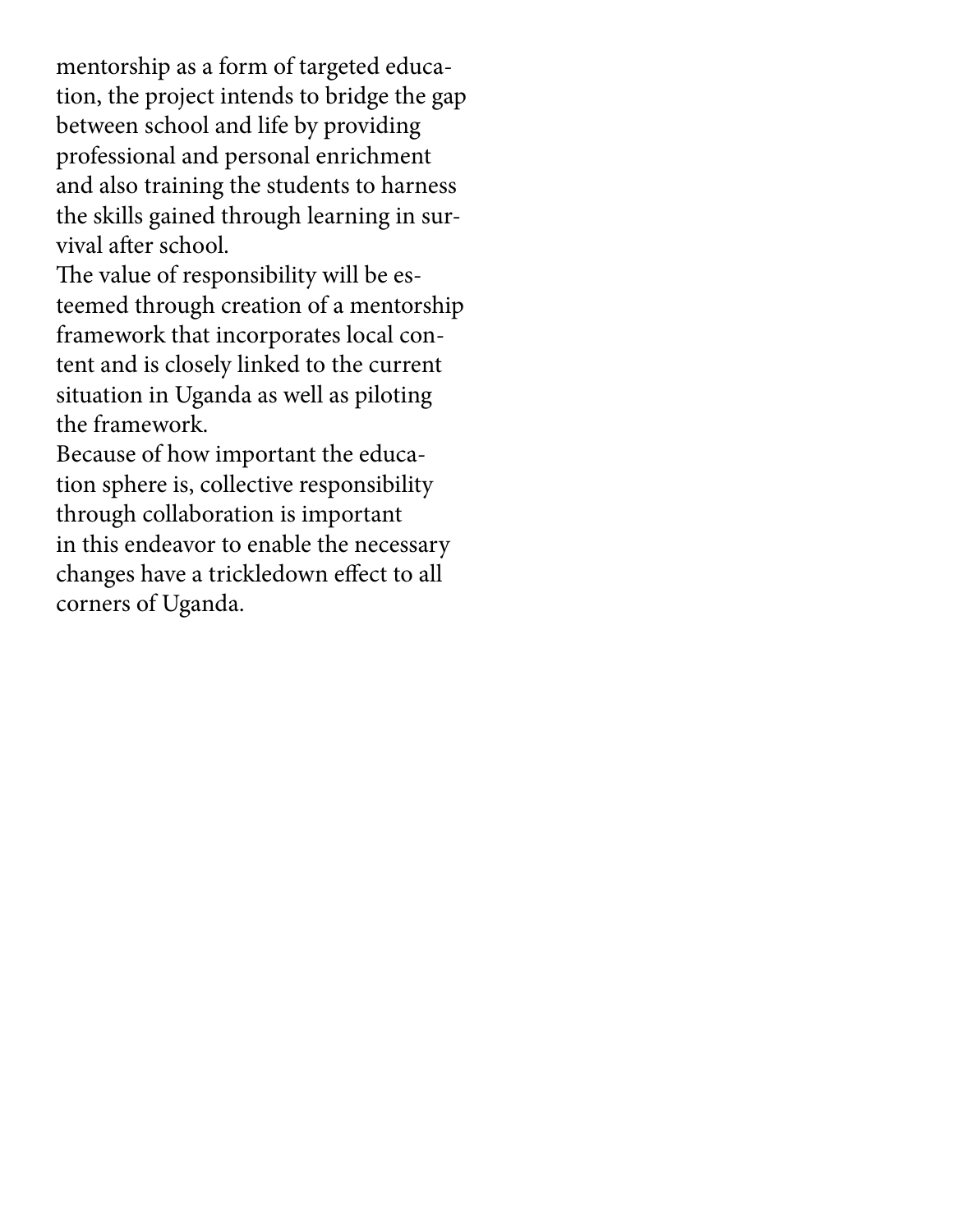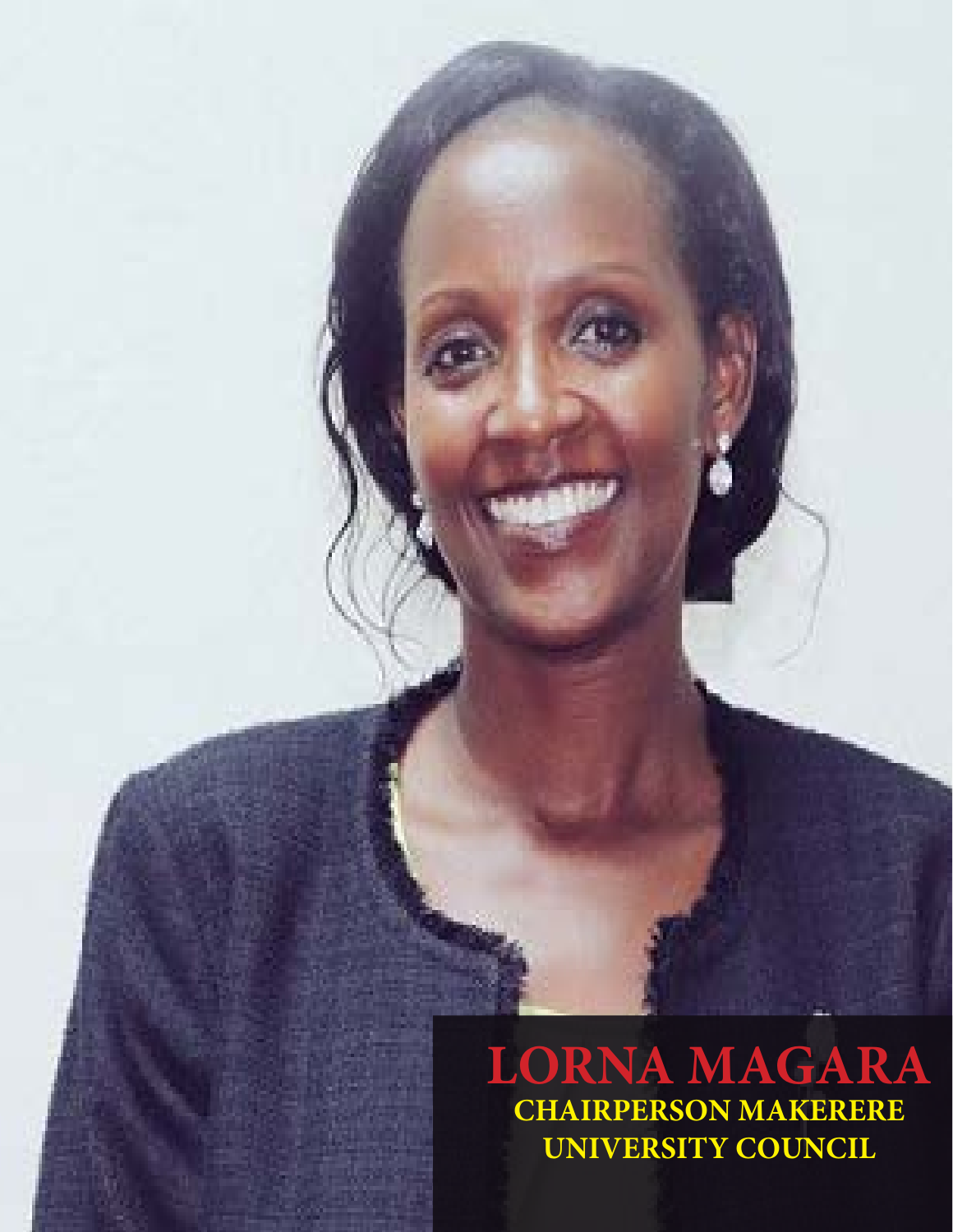#### **How has INT transformed you?**

I was in the very first INT class in 2009. My journey with INT has been one of faith, excitement and challenge. The lectures, interactions with colleagues and the journey of actualizing my project all challenged my faith in God and in the purpose for my life.

The continuing engagements have been a source of inspiration and sharpening of my resolve to live life beyond the mundane activities of life. I am very much aware of impact my life ought to have in all the areas that I engage in. I am aware that I have a call, I am on a mission.

#### **What are the key transformations in Education?**

The emphasis that education is more than the passing on of knowledge, but it impacts the whole of life –the physical, psychological, emotional, spiritual aspects of one's life.

It determines one's perspective, 'lens' of life.

#### **What is the impact of these transformations?**

I am a strong advocate for this type of education. Vine International Christian Academy (VICA), the school we started,is founded on this philosophy.

#### **What do you enjoy most about your career/job?**

The opportunity to touch a life for life! The incredible honor of being a part of the process of molding of a life, determining their future.

The joy of seeing a student begin to thrive, blossom, excel as they realize they have gifts and skills to share with those around them.

#### **What was your favorite INT book?**

It is rather difficult to decide which book was my favorite because each of the books we studied had a unique focus. I however have found "Good to Great" by Jim Collins and 'Buy the Future' by Mensa Otabilvery instructive in organizational management. Lee KuanYew's book, 'From Third World to First' is a classic!

#### **What became of your INT project?**

It is established and growing. VICA started in 2005 however, taking it on as my INT project four years later, was an opportunity to focus on areas I had not paid much attention to and to consider it with the seriousness it deserved: a lifelong project - one that not only provided an opportunity to impact students but parents as well.

*VICA is a multi-generational platform for Godly impact. VICA not only focuses on preparing students for life but also provides various opportunities for parents to grow in their roles and and responsibilities as godly parents and citizens. Parents are expected and encouraged to engage in the life of the school.*